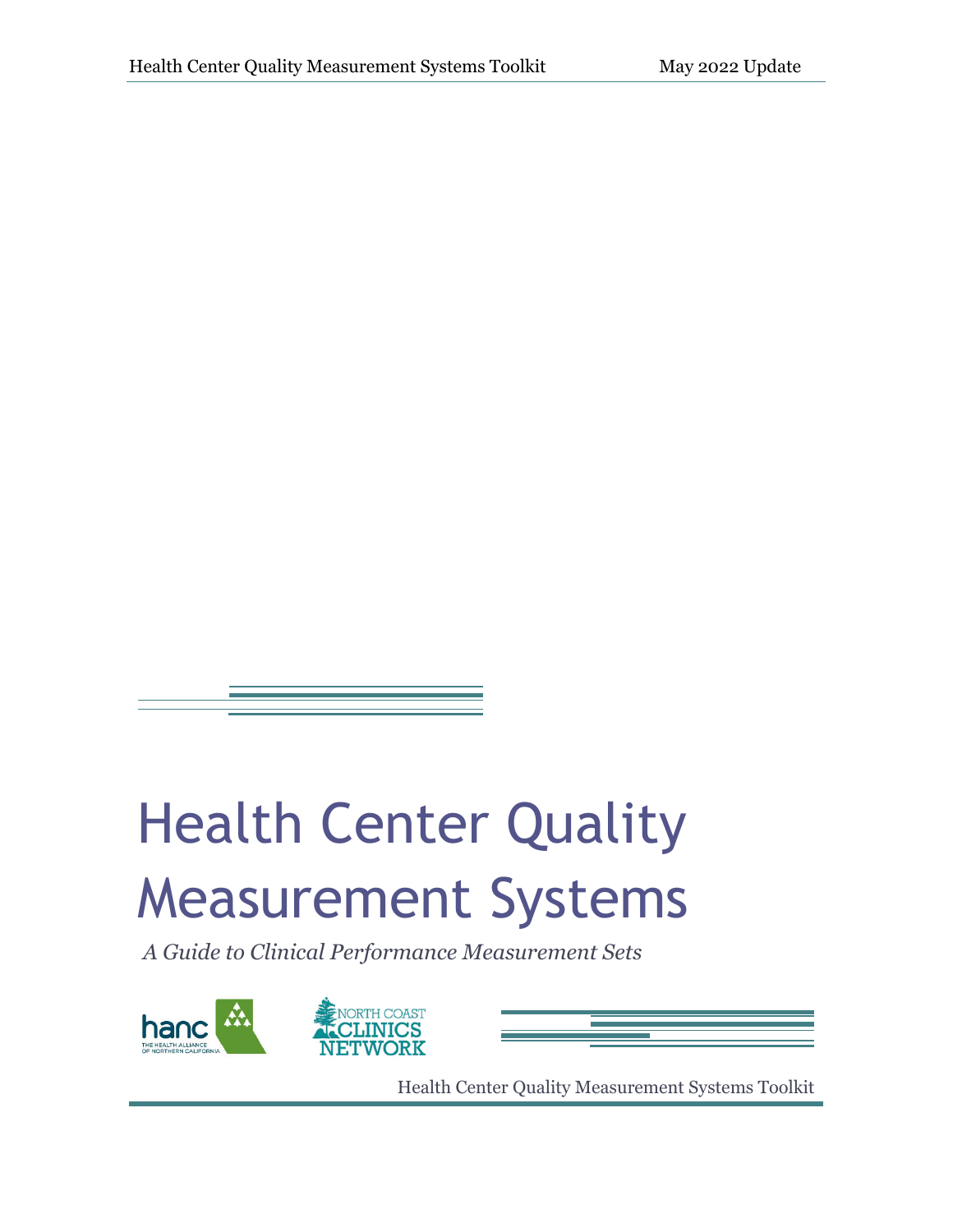#### **Table of Contents**

#### **HEALTH CENTER QUALITY MEASUREMENT SYSTEMS**

#### **INTRODUCTION TO THE TOOLKIT**

#### **CHAPTER 1: MEASUREMENT SET SUMMARIES**

**HEALTHCARE EFFECTIVENESS DATA INFORMATION SET (HEDIS) PRIMARY CARE PROVIDER QUALITY IMPROVEMENT PROGRAM (PCP QIP) FACILITY SITE REVIEW UNIFORM DATA SYSTEM (UDS)**

#### **CHAPTER 2: QUALITY MEASURE PROFILES**

**CERVICAL CANCER SCREENING BREAST CANCER SCREENING COLORECTAL CANCER SCREENING PRENATAL AND POSTNATAL CARE DEPRESSION SCREENING AND APPROPRIATE FOLLOW-UP CHILDHOOD IMMUNIZATION STATUS IMMUNIZATIONS FOR ADOLESCENTS CONTROLLING DIABETES CONTROLLING HIGH BLOOD PRESSURE TOBACCO CESSATION AND COUNSELING ADULT WEIGHT ASSESSMENT AND FOLLOW-UP ASTHMA MEDICATION RATIO CHILD AND ADOLESCENT WELL CARE VISITS WEIGHT ASSESSMENT AND COUNSELING – CHILDREN & ADOLESCENTS**

#### **CHAPTER 3: DETAILED QUALITY MEASURE CROSSWALK**

**DETAILED MEASURE CROSSWALK: HOW TO USE THE ATTACHED SPREADSHEET**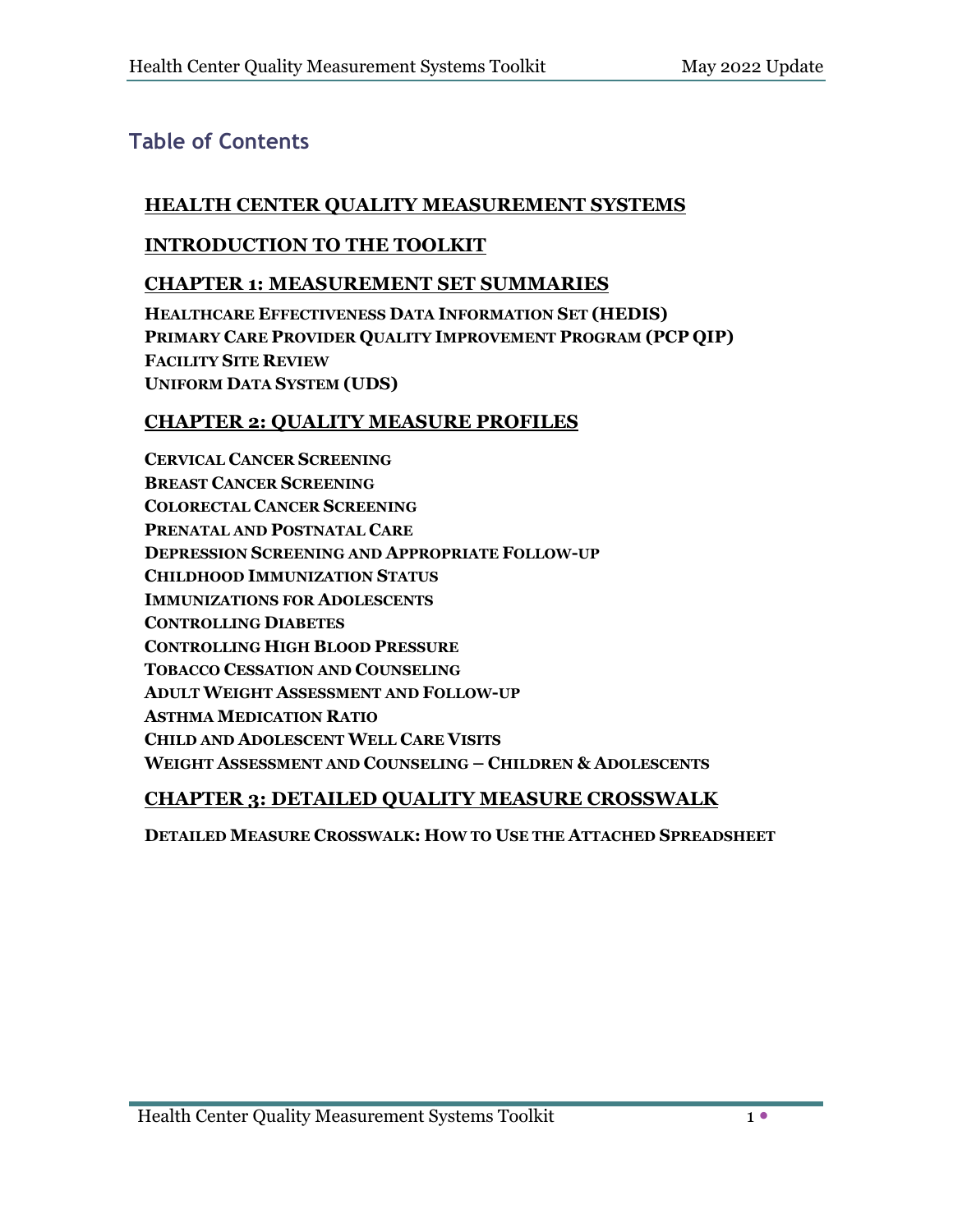## **Health Center Quality Measurement Systems**

A Guide to Clinical Performance Measurement Sets

### Introduction to the Toolkit

This toolkit is designed for use by clinical and operational staff working in primary care health center and clinic settings in Northern California. The content of this toolkit was developed by staff from two regional clinic consortia, Health Alliance of Northern California and North Coast Clinic Networks, and Partnership HealthPlan of California (PHC).

This guide is intended for use as a primer on the various quality measurement sets that are currently in use by the Medi-Cal managed care plan and federally qualified health centers. Medi-Cal is California's Medicaid program. The measurement sets reviewed include the following:

- Healthcare Effectiveness Data and Information Set (HEDIS)
- Primary Care Provider Quality Improvement Program (QIP)
- Facility Site Review (FSR)
- Uniform Data System (UDS)

The measurement systems explored in this toolkit are those used by Partnership HealthPlan of California to monitor and incentivize provider performance and improvement in primary care service delivery in the Northern Region (i.e., HEDIS, FSR and QIP) and the federal measurement set for federally qualified health centers (UDS).

This guide is organized into three sections to provide progressively deeper levels of detail on the measurements sets. Each section includes an overview that orients readers to the purpose, content, and suggested use for the material. The three sections include:

- 1. **Measurement Set Summaries** provide high-level overviews of each measurement set, how data is collected and reported, and primary purpose for measurement.
- 2. **Quality Measure Profiles** explores the importance and impact of health measures through a look at health center performance on 2017 UDS measures.